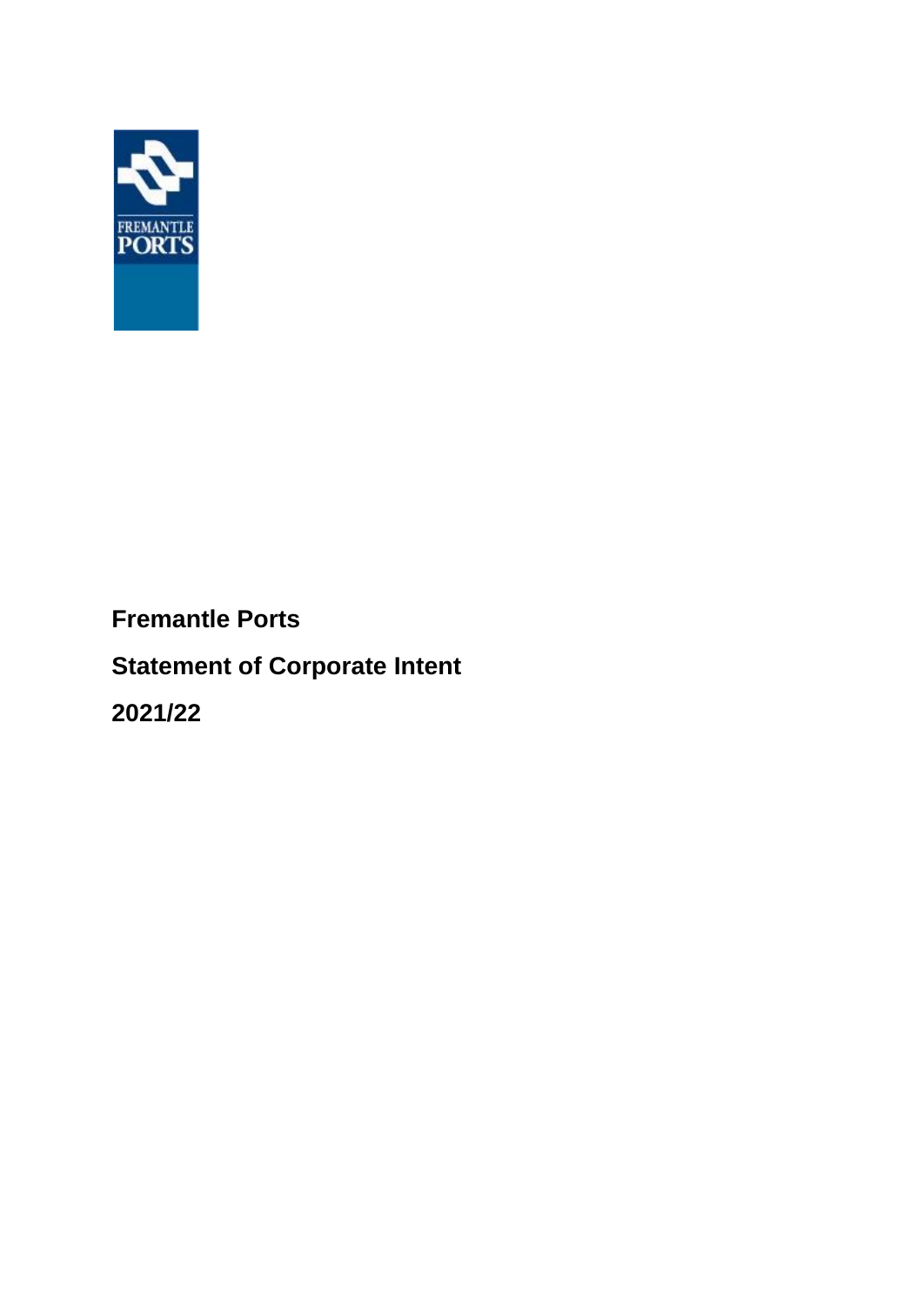## **Table of contents**

| 1              |         |                       |
|----------------|---------|-----------------------|
|                | 1.1.    |                       |
| $\overline{2}$ |         |                       |
| 3              |         |                       |
|                | 3.1.    |                       |
|                | 3.2.    |                       |
| $\overline{4}$ |         |                       |
|                | 4.1.    |                       |
|                | 4.2.    |                       |
|                | 4.3.    |                       |
|                | 4.4.    |                       |
|                | 4.5.    |                       |
|                | 4.6.    |                       |
|                | 4.7.    |                       |
|                | 4.8.    |                       |
|                |         | <b>List of tables</b> |
| Table 1        |         |                       |
|                | Table 2 |                       |
|                | Table 3 |                       |
|                | Table 4 |                       |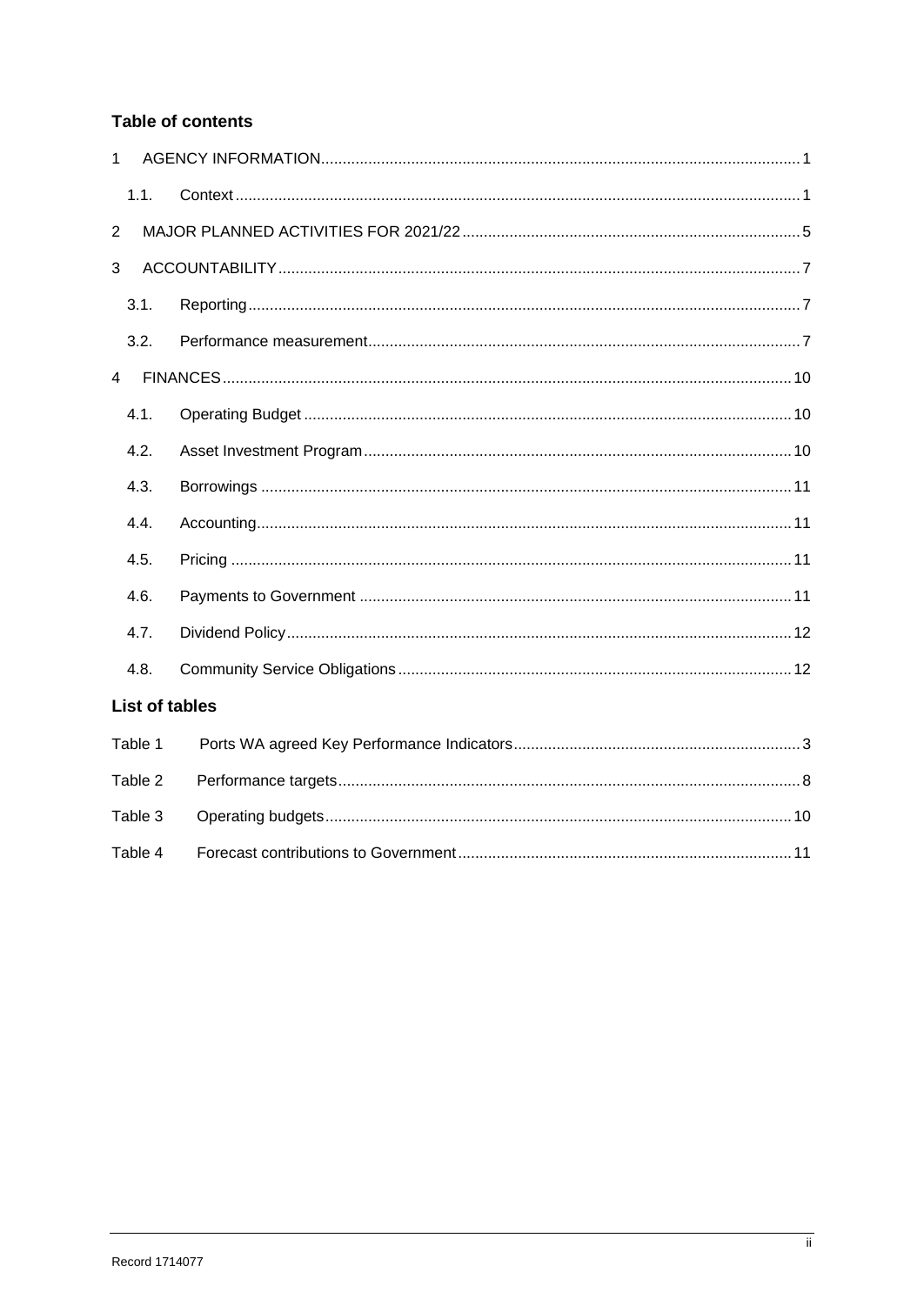## **1 AGENCY INFORMATION**

### **1.1. Context**

This Statement of Corporate Intent (SCI) prepared by the Fremantle Port Authority, trading as Fremantle Ports, is submitted under the provisions of the *Port Authorities Act 1999* (the PAA).

The PAA sets out a clear role for port authorities in facilitating trade in a commercially responsible manner, and it establishes clear lines of accountability with the State Government. The PAA requires that each port authority submit a SCI for the Minister for Transport; Planning; Ports' approval each year by a date determined by the Minister for Transport; Planning; Ports in agreement with the Treasurer. In January 2021, the Minister for Transport; Planning; Ports fixed the date for submission of the 2021/22 SCI at 9 April 2021. This date was later amended, with the requirement for the finalised version of the 2021/22 SCI to be submitted to the Minister for Transport; Planning; Ports and to the Treasurer for concurrence in sufficient time to allow the document to be tabled in Parliament on or before 30 September 2021.

This SCI outlines Fremantle Ports' targeted outcomes for 2021/22 and the investment strategies required to meet its commercial, trade facilitation, social and environmental responsibilities.

#### **1.1.1. Objectives**

The core objectives of Fremantle Ports, as outlined within the PAA, are to:

- Facilitate trade within and through the port and plan for future growth and development of the port.
- Undertake or arrange for activities that will encourage and facilitate the development of trade and commerce generally for the economic benefit of the State through the use of the port and related facilities.
- Control and other activities in the port or in connection with the operation of the port.
- Be responsible for the safe and efficient operation of the port.
- Be responsible for maintaining port property.
- Be responsible for port security.
- Protect the environment of the port and minimise the impact of port operations on that environment.

## **1.1.2. Nature and scope of functions**

The Inner Harbour provides facilities for handling container trade, break bulk trade, livestock exports and motor vehicle imports. It also accommodates cruise ships and visiting naval vessels. The container terminals on North Quay are privately operated on land leased from Fremantle Ports. The Inner Harbour also has several common user berths used for break bulk trades.

The Outer Harbour is one of Australia's major bulk cargo ports, handling grain, petroleum, liquid petroleum gas, alumina, fertilisers, sulphur, spodumene, silica sands, bauxite, iron ore and other bulk commodities. Fremantle Ports operates the Kwinana Bulk Jetty (KBJ) and the Kwinana Bulk Terminal (KBT) with facilities to handle a range of imports and exports. Alcoa, BP and CBH Group also own and/or operate cargo-handling facilities in the Outer Harbour.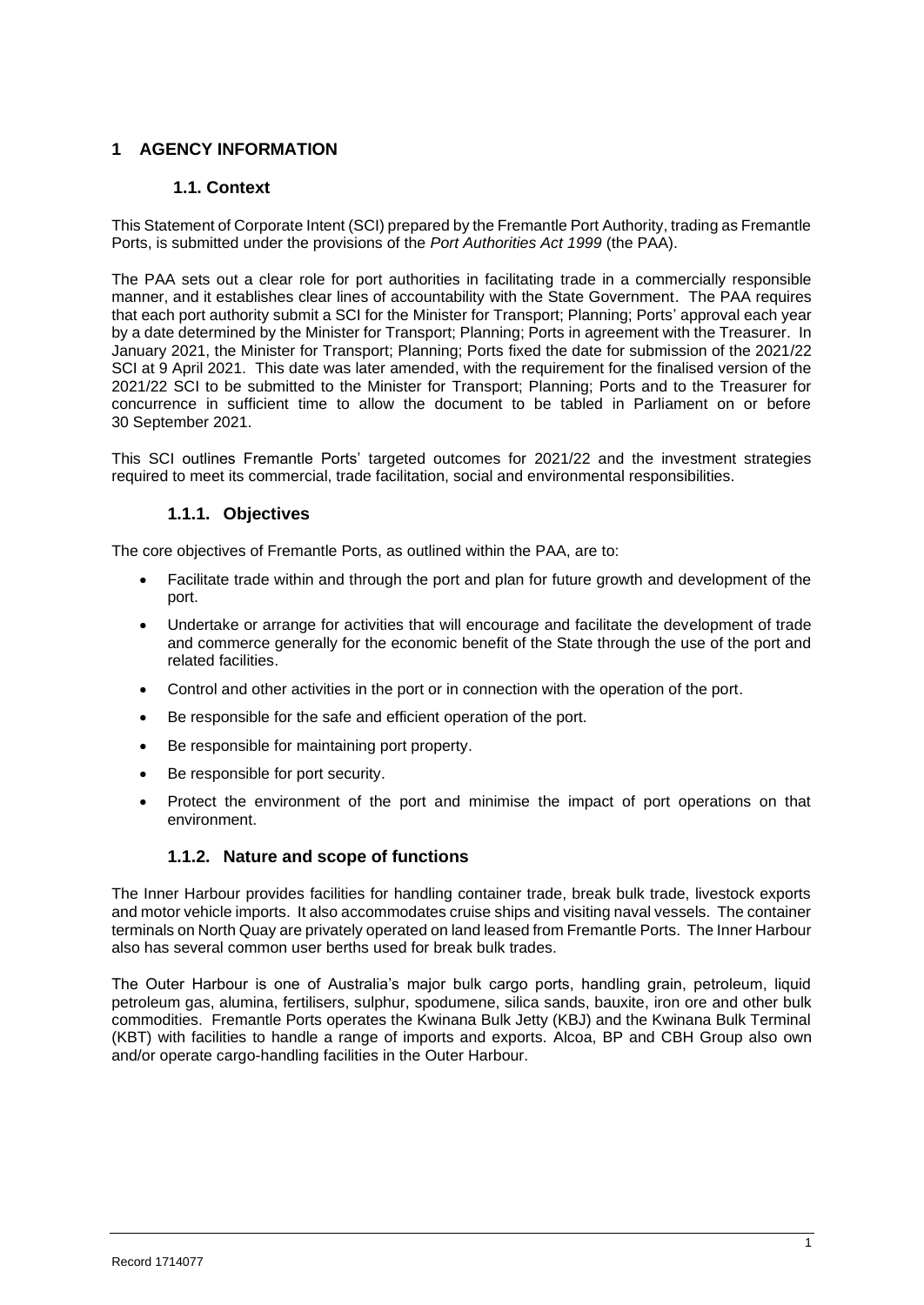Fremantle Ports provides and maintains a range of port infrastructure, including:

- Shipping channels **•** Seawalls
- 
- 
- 
- Navigation aids Road and rail infrastructure within the port
- Cargo wharves Cargo wharves Other port infrastructure, such as the Fremantle Passenger Terminal

Fremantle Ports also provides a range of port services, including:

- Ship scheduling and berth allocation Security services
- 
- Pilotage (through a contract with Fremantle Pilots)
- 
- 
- 
- Port communications **•** Emergency response
	- Hazardous cargo services over common user berths
- Pilot transport **•** Property services
- Mooring Quarantine and waste disposal services

Fremantle Ports also facilitates the provision of services within the port by a range of private sector suppliers, including:

- Container stevedoring (under lease) Bulk and break bulk stevedoring
- Towage (non-exclusive license under PAA) Line boats (licensed under PAA)
- 
- 
- 
- Fumigation services
- 
- 
- Shipping agencies  **Bunkering (non-exclusive license under** PAA)
	- Ships provedores Road and rail transport
- Freight forwarding example and the Customs clearance

The Port of Fremantle makes a major contribution to the Western Australian economy. Total trade handled through the Inner and Outer Harbour in 2019/20 was valued at over \$31.2 billion.

Under the PAA, Fremantle Ports has exclusive control of the Port of Fremantle subject to any direction given by the Minister for Transport; Planning; Ports. It has a duty to act on commercial principles and has the powers to perform its functions under the PAA, including the power to hold, dispose of and develop port land, carry out port works, provide port services, enter into business arrangements, issue licences and charge for its services.

In 2020, Western Australian Ports Authorities developed an agreed suite of key performance indicators to enable clarity and comparability in reporting across all authorities. Fremantle Ports 2021/22 targets are below. Fremantle Ports' detailed financial and operational indicators are at Table 2.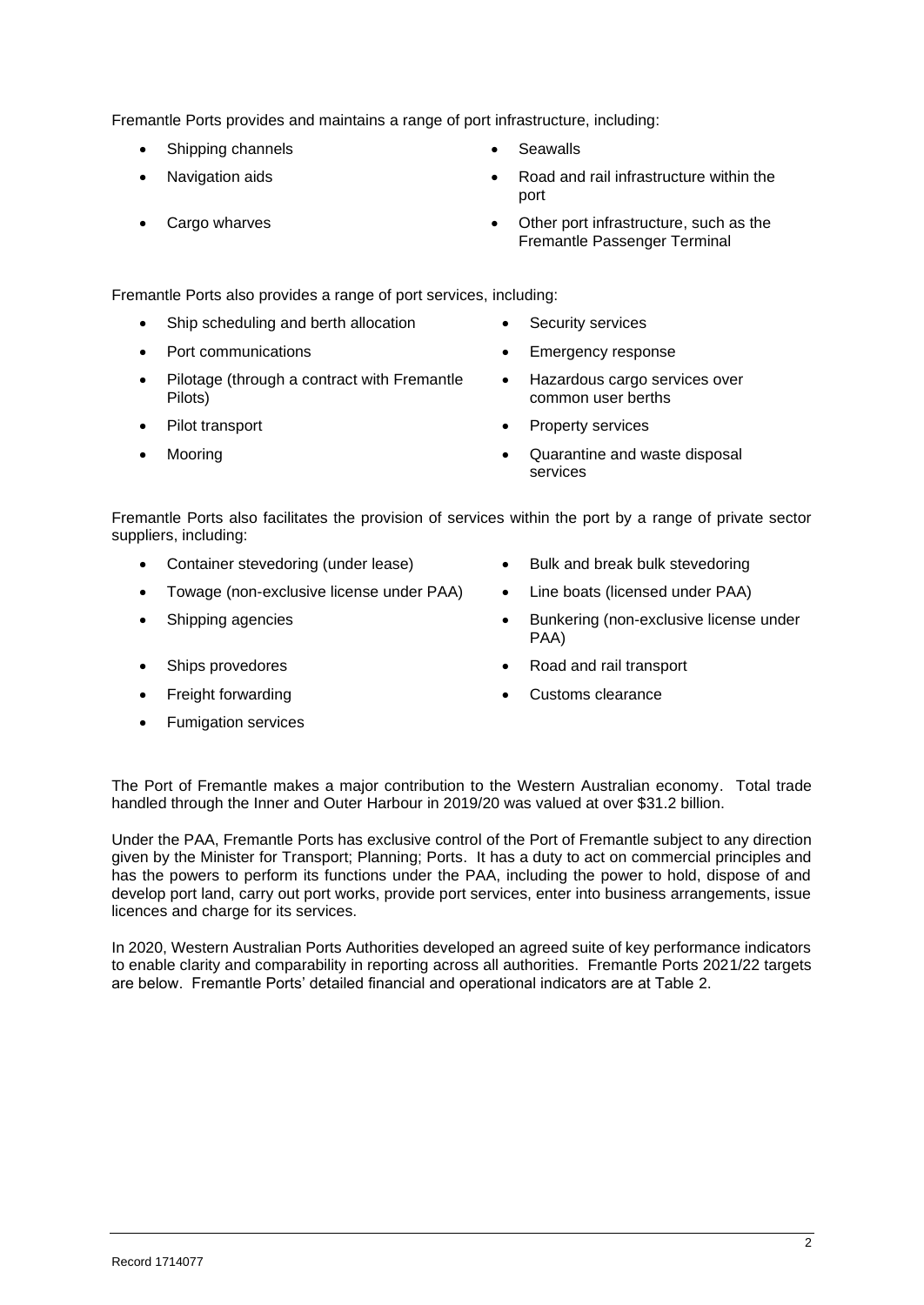#### **Table 1: Ports WA agreed Key Performance Indicators**

| <b>Key Performance Indicator</b>                | <b>Target 2021/22</b> |
|-------------------------------------------------|-----------------------|
| Return on Assets (%)                            | 8.7%                  |
| <b>EBITDA</b>                                   | \$87.4 million        |
| Debt to Equity Ratio                            | 0.32                  |
| Total Port Trade ('000 Tonnes)                  | 31,250                |
| <b>Total Number Vessel Visits</b>               | 1,488                 |
| Customer Satisfaction Score (%)                 | >85                   |
| Loss Time Injury Frequency Rate (LTIFR)         | 0 or 10% reduction    |
| Number Reportable Environmental Incidents       | 0                     |
| <b>Employee Engagement and Enablement Score</b> | $\geq 70$             |

Fremantle Ports' strategic business plan continues to guide and provide focus for the organisation. The strategic business plan identifies the vision, mission, strategic objectives and a set of values for the organisation. An overview of these key elements is provided below.

#### *Vision*

Australia's best maritime gateway

#### *Mission*

Create value by connecting Western Australia to global markets

#### *Strategic objectives*

- 1. Financial and economic performance: improving our financial performance and economic contribution is a primary goal to deliver to the expectations of our customers, government and the broader community.
- 2. Customer focus: providing first-rate service to our customers and identifying where we can add value for existing and potential customers. This will strengthen our reputation, grow our business and improve our broader economic contribution.
- 3. Stakeholder engagement and social licence: taking a proactive approach to stakeholder engagement to ensure strong ongoing support for our operations and plans for future development.
- 4. Capacity for future trade growth: planning how the port and its land transport connections will cater for future demand will provide certainty for government, our customers and other stakeholders. This will promote investment in the port and ensure we deliver on our financial and customer service goals.
- 5. A safe, agile and high performing organisation: becoming a high performing organisation is a key step towards achieving our vision, and it is a fundamental enabler to achieving all other goals. As a high performing organisation, we will outperform similar teams and exceed expectations.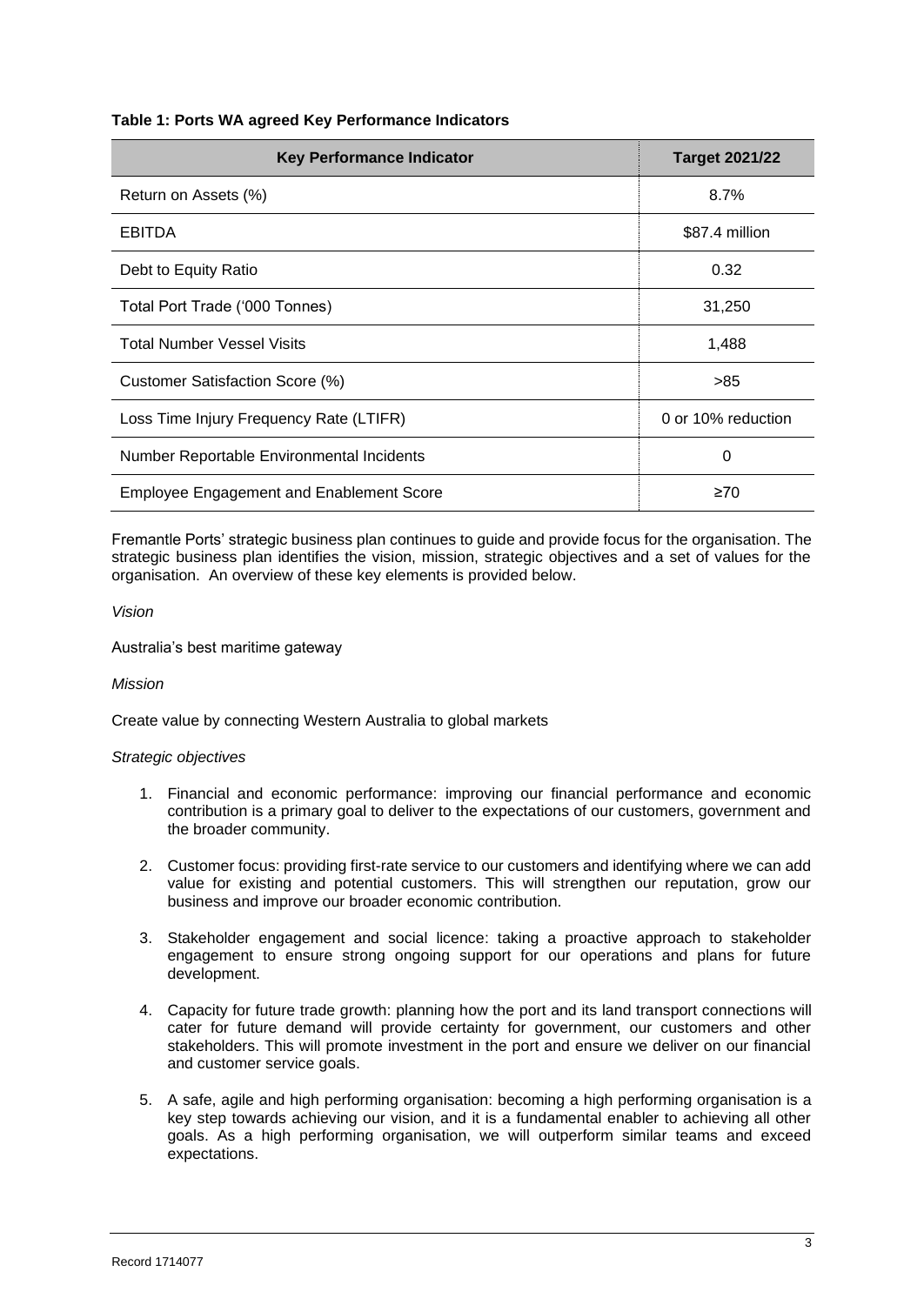#### *Values*

Fremantle Ports values its people, its customers, the environment, the community and its business success. The values that apply at Fremantle Ports are:

- Respect and integrity.
- Safety and wellbeing.
- Responsiveness and delivery.
- Continuous improvement and innovation.
- Sustainability.

These values are complemented by four defining principles that form the basis of Fremantle Ports' cultural aspirations:

- Deliver with excellence.
- Future focused.
- Energetic and optimistic.
- Trusted partner.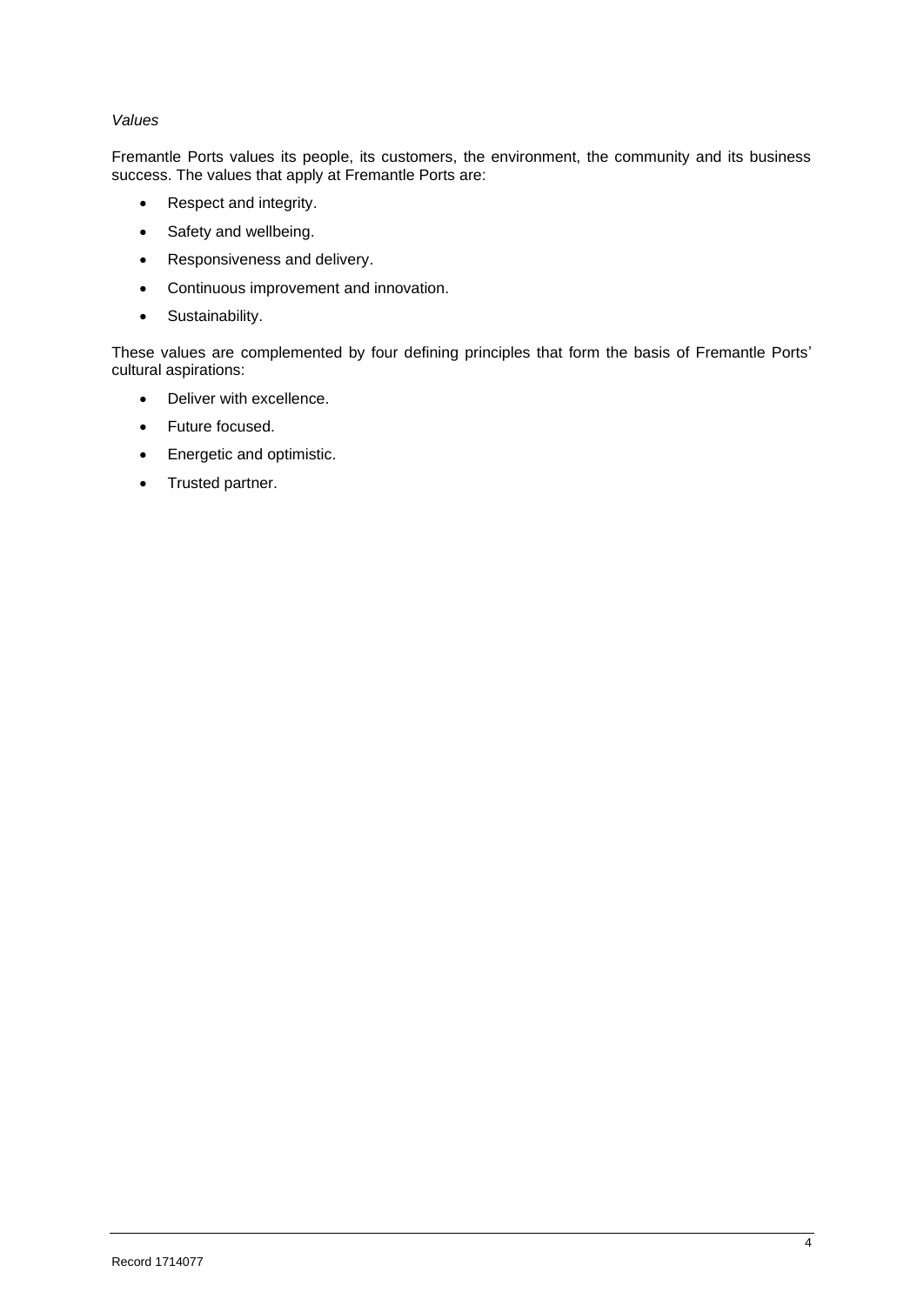## **2 MAJOR PLANNED ACTIVITIES FOR 2021/22**

#### *COVID-19 pandemic impacts*

The impacts of the COVID-19 pandemic and Government responses to it continue to impact the gross domestic product of most countries globally which in turn impacts anticipated trade volumes. Fremantle Ports implemented Commonwealth and State assistance programs during 2020/21 including rent relief to eligible tenants. Fremantle Ports will continue to meet legislation or policy where appropriate in 2021/22.

Under the State Government's WA Recovery Plan, Fremantle Ports has committed to a \$28.5 million upgrade of the KBT's import and export facilities including upgrading material handling import infrastructure, concreting the export stockyard area and upgrading power supplies to the terminal. The majority of these works are expected to be complete by 2024/25, with \$4.9 million budgeted for 2021/22.

The Port of Fremantle remains an important node in the "hard border" protecting the State. Fremantle Ports is working with State and Commonwealth agencies and port users to ensure communication protocols and safety procedures are in place to manage interactions between ship and shore crews across all facilities within the Port boundary to mitigate the ongoing risk of COVID-19 transmission.

As a critical infrastructure and service provider, business continuity is essential. Business continuity plans are a key part of Fremantle Ports' operations, which include key partners such as the pilots, tug operators and stevedores. The plans identify critical processes and detail actions to be taken should key systems or people be unavailable, or if community transmission of COVID-19 occurs within Western Australia.

#### *Westport*

Fremantle Ports will continue to actively participate in the Westport process through positive leadership and technical expertise with the aim of assisting it deliver clear and robust outcomes. Parallel to the Westport process, Fremantle Ports will finalise a port master plan focussed on inner and outer harbour development to enable integration of (and with) Westport and other planning activities including Future Fremantle Planning Committee outcomes. This is critical for creating clarity and certainty for Fremantle Ports and its customers.

#### *Inner Harbour efficiency*

Fremantle Ports will continue efforts to ensure the Inner Harbour and associated transport connections can operate as efficiently as possible. This will reduce impacts on road users while also benefitting customers and port users. Key areas of focus will include:

- Ensuring existing port operations remain efficient and meet user needs
- With industry and relevant government agencies, progress initiatives to further improve Inner Harbour landside logistics, through increased rail share, increased truck efficiency, off-peak running and other initiatives.
- Investigating the most efficient way to handle roll on/roll off and other general bulk products, including assessment of the merits and potential economic benefits that could be achieved by moving these trades to the Outer Harbour.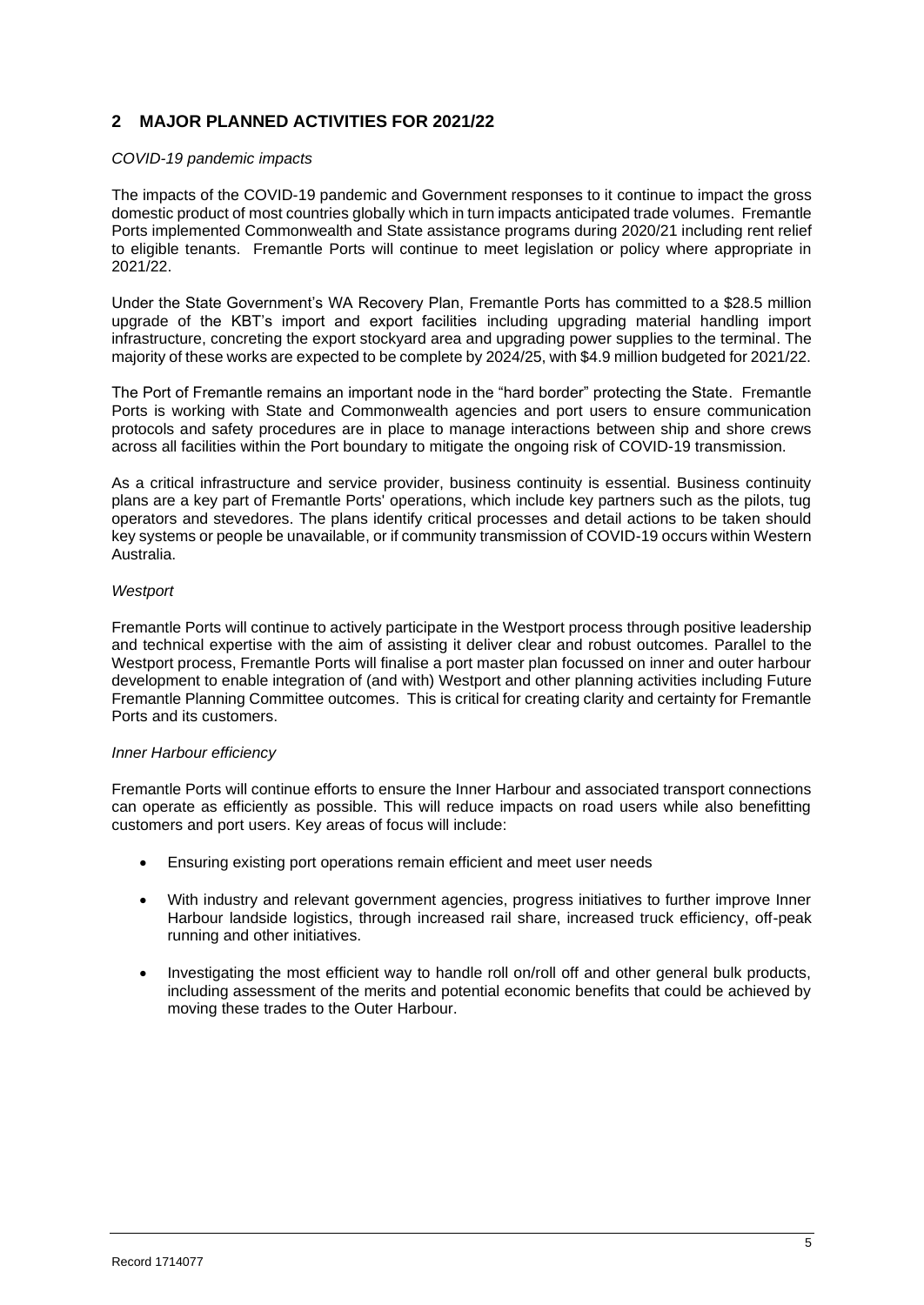#### *Victoria Quay Waterfront strategy*

Fremantle Ports is committed to the urban renewal of the Victoria Quay (VQ) Waterfront area. The aim is to enhance the amenity of the area and to create a destination that benefits the broader community, while ensuring no adverse impacts on port operations, namely by avoiding incompatible land uses. Fremantle Ports will continue to actively work with the VQ Waterfront Steering Committee to oversee the development of a vision for VQ. Key areas of focus will include:

- Progressing short term initiatives set out in the Stage 1 report of the VQ Waterfront Steering Committee such as improving the connections between the Fremantle Overseas Passenger Terminal and the rest of VQ and Fremantle and various activation strategies.
- Work with Gage Roads Brewing Co to redevelop A Shed on VQ.
- Undertake Due Diligence on a proposed film studio development for VQ.

#### *Bulk Business strategy*

Bulk trade is an important element of trade facilitation for Fremantle Ports. A significant challenge to the development of the bulk business is the condition of bulk handling assets, which includes ageing cargo handling equipment and berths. These assets are constrained in both capacity and capability and require significant ongoing investment. Key investment decisions relating to future bulk trade business assets and infrastructure will be informed by the future development and financial viability of the bulk trade business. Key areas of focus include:

- Continue efforts to secure bulk trade volumes.
- Implementation of a cohesive bulk business strategy to support infrastructure investment decisions and the sustainability of the Bulk Business.

#### *Enterprise Resource Planning system*

Fremantle Ports replacing its financial management system with a contemporary enterprise resource planning system. It is anticipated implementation of tranche one of the new system will be substantially progressed following finalisation of procurement and contract negotiation with the preferred vendor and system implementor.

#### *Cultural growth and employee effectiveness*

Fremantle Ports continues to focus on cultural growth and employee effectiveness as a key part of the Strategic Workforce Plan. Cultural growth is recognised as a key driver of organisational success. This initiative aims to align, engage and enable employees to achieve Fremantle Ports' strategic objectives, and ensure that business systems, processes, practices and policies are structured to enable a growth culture and greater business effectiveness. Key areas of focus include:

- Lifting productivity through increased engagement.
- Improving the speed and quality of decision-making in the organisation.
- Improving the approach to performance management.
- Enhancing managers' leadership skills, in line with updated leadership capability program.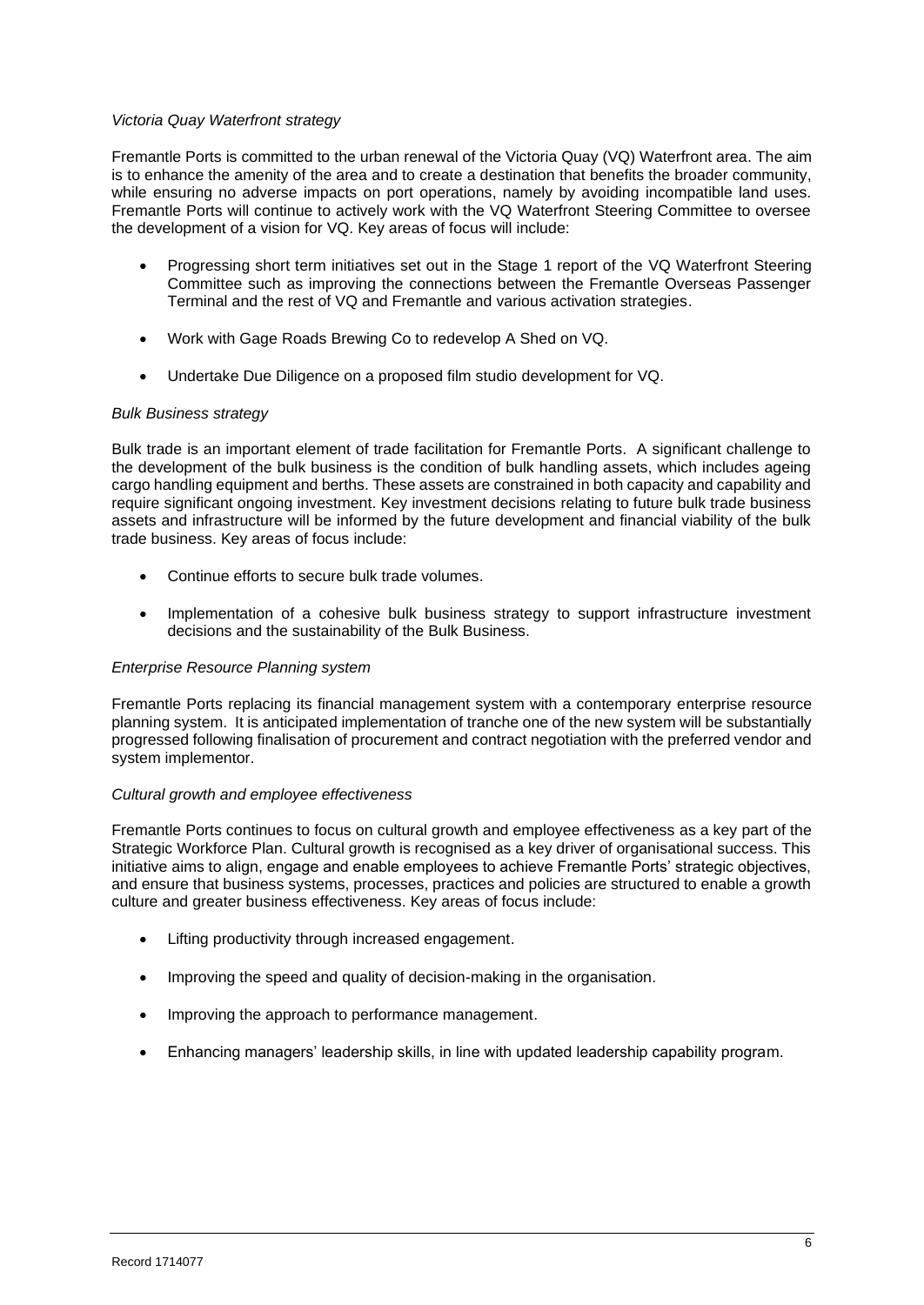## **3 ACCOUNTABILITY**

## **3.1. Reporting**

### **3.1.1. Information to be reported to the Minister for Transport; Planning; Ports**

Fremantle Ports will provide the Minister for Transport; Planning; Ports with the information necessary to allow an adequate assessment of Fremantle Ports' performance during the year. This will include annual and half-yearly reports, including financial information and comments on performance as considered appropriate.

The 2021 annual report will comply with the requirements of the PAA and include the following information:

- A report on the major operations and activities of Fremantle Ports during the year
- A review and assessment of performance against the targets contained within this SCI
- Financial statements
- Other information required by legislation or the Minister for Transport; Planning; Ports

Fremantle Ports is obliged to provide financial information to the Department of Treasury under the *Government Financial Responsibility Act 2000* (WA). Quarterly financial results are provided via submission in the State Government's Strategic Information Management System for the purpose of whole-of-government reporting.

## **3.2. Performance measurement**

## **3.2.1. Key performance targets and other measures**

The performance measures presented in Table 2 are used to measure the operational performance of Fremantle Ports and the port overall. They are used by Fremantle Ports to monitor service delivery, identify and respond to emerging trends in trade development, measure capability for the future and to ensure business excellence and sustainability. The indicators are split into two sections, those that are directly under the control of Fremantle Ports in terms of outcomes and those where the outcomes depend on the actions of others but are still relevant to the overall performance of the port.

Significant growth is forecast for Fremantle Ports' general and bulk cargo trade in 2021/22 due to an increase in breakbulk through the Inner Harbour, particularly used car, new cars and industrial vehicles and short term increases in bulk trades including iron ore and petroleum through the Outer Harbour. A forecast decrease in vessel visits is primarily due to expectations of larger container vessels regularly visiting Fremantle and decline in tankers due to closure of BP refinery.

The targets set for KBJ have been adjusted due to the increasing utilisation of the facility. Historically utilisation has been lower than capacity and as such the number of vessels and the incurred delay waiting to berth was low. Considering the increased utilisation and allowing for seasonal demand, KBJ is now forecast to operate near capacity.

The target rail share for 2021/22 is 20%.

Safety targets include zero serious injuries resulting in fatalities or disabling injuries, and an annual reduction of 10% in the lost time injury frequency rate.

Fremantle Ports' forecasts are formed with consideration of financial targets, including profit after tax and rate of return on assets. The rate of return for 2021/22 is forecast as 8.7% on the deprival value of assets, with forecast results reflecting payments to the State Government in the form of dividends, income tax equivalents, land tax, local government rate equivalents and other state taxes and levies.

Community satisfaction surveys will also continue to be carried out in the Inner and Outer Harbour. Fremantle Ports aims for a satisfaction rating of over 70% for 2021/22.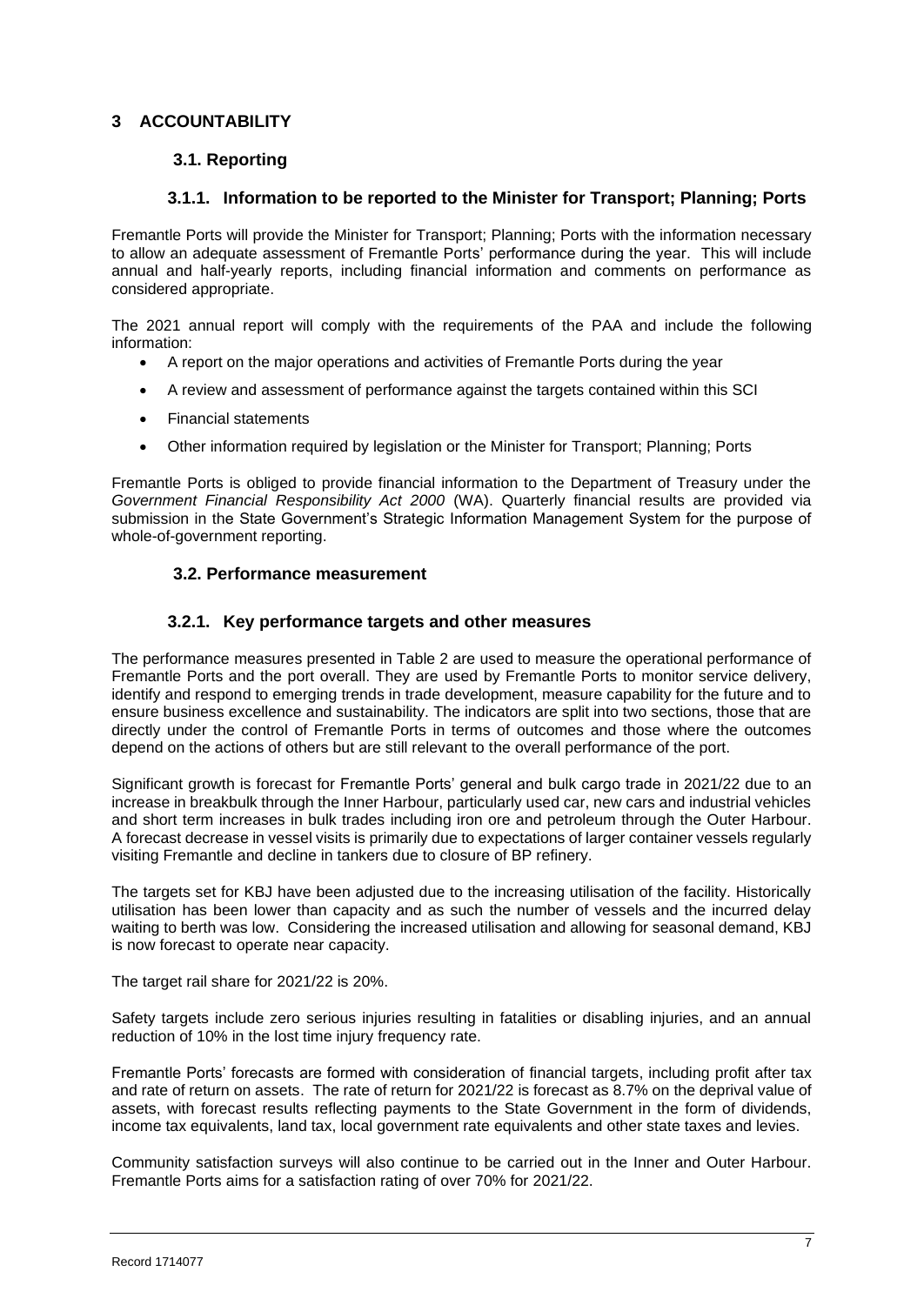## **Table 2 Performance targets**

| <b>Fremantle Ports</b>                                 | 2019/20<br>(actual) | 2020/21<br>(forecast) | 2021/22<br>(target)   |
|--------------------------------------------------------|---------------------|-----------------------|-----------------------|
| Service delivery                                       |                     |                       |                       |
| Customer satisfaction with:                            |                     |                       |                       |
| Services - Fremantle Ports only (%)                    | 86                  | >85                   | >85                   |
| Performance against agreed contract rates <sup>1</sup> |                     |                       |                       |
| KBT ship un/loading performance (%)                    | 88.2                | 100                   | 100                   |
| Import equipment availability (%)                      | 99                  | 96                    | 96                    |
| Export equipment availability (%)                      | 93.6                | 96                    | 96                    |
| <b>Business sustainability</b>                         |                     |                       |                       |
| Fatalities/disabling injuries                          | $\Omega$            | $\Omega$              | $\Omega$              |
| Lost time injury frequency rate <sup>2</sup>           | 6.4                 | 0 or 10%<br>reduction | 0 or 10%<br>reduction |
| After tax profit (\$M)                                 | 46.2                | 50.5                  | 42.3                  |
| Rate of return on assets <sup>3</sup> (%)              | 10.1                | 10.7                  | 8.7                   |
| Community satisfaction                                 |                     |                       |                       |
| Inner Harbour (%)                                      | 64                  | >70                   | >70                   |
| Outer Harbour (%)                                      | 66                  | >70                   | >70                   |

**Notes** 

1. Quarterly average over the year

2. Rate based on injuries 'occurring in the year' and 'million hours worked

3. Return on assets reflects deprival valuation methodology; asset base includes current assets and excludes gifted assets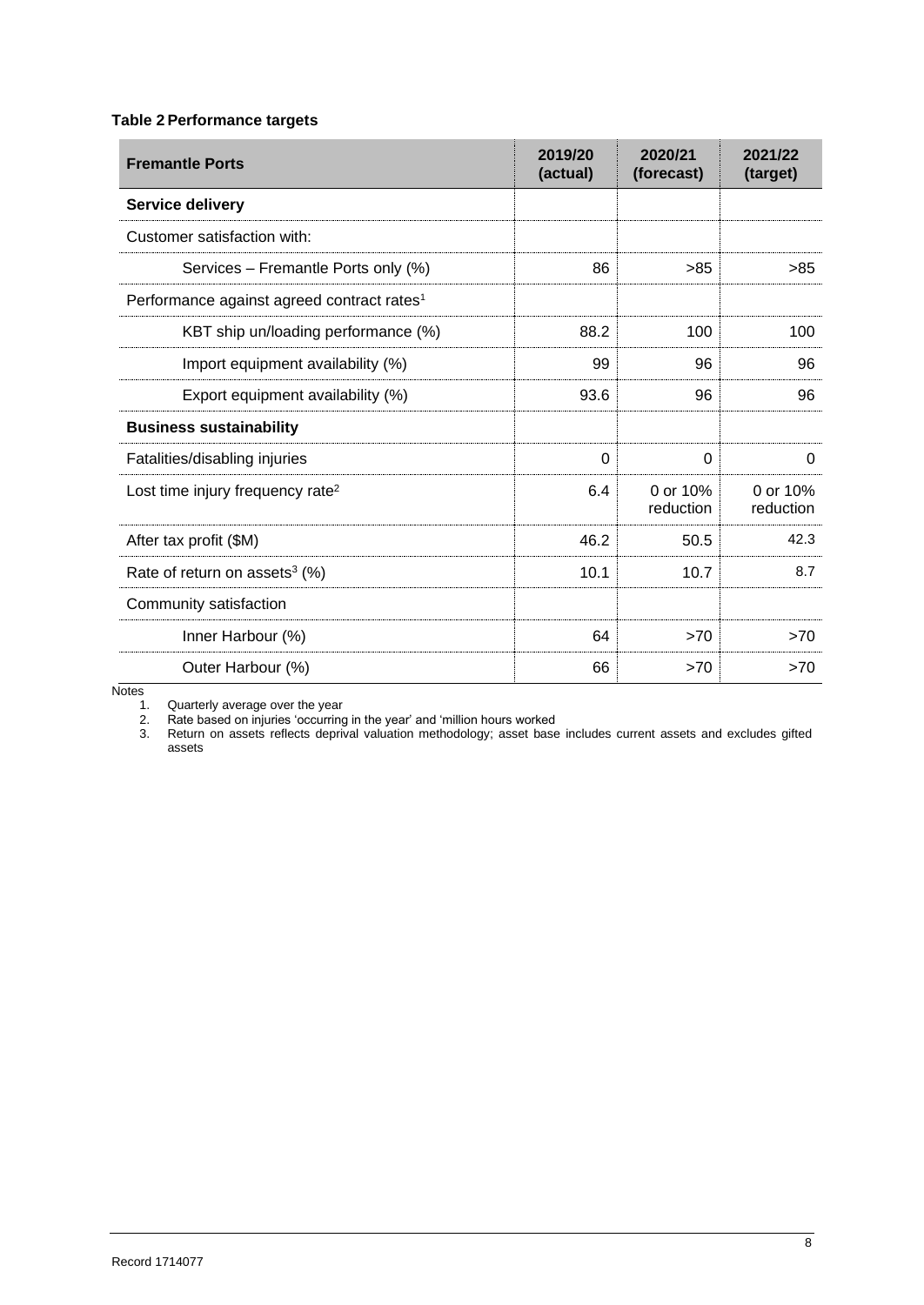| Overall port performance - Outcomes dependent on<br>actions of others but influenced by Fremantle Ports | 2019/20<br>(actual) | 2020/21<br>(forecast) | 2021/22<br>(target) |
|---------------------------------------------------------------------------------------------------------|---------------------|-----------------------|---------------------|
| Service delivery                                                                                        |                     |                       |                     |
| Crane rates (containers/hr) <sup>1</sup>                                                                | 34.6                | 32                    | 32                  |
| Customer satisfaction with:                                                                             |                     |                       |                     |
| Services - all (private + Fremantle Ports) (%)                                                          | 90                  | >85                   | >85                 |
| <b>Capability for the future</b>                                                                        |                     |                       |                     |
| Berthing delays - unavailability of berths                                                              |                     |                       |                     |
| <b>Inner Harbour - Container vessels</b>                                                                |                     |                       |                     |
| Vessels delayed (% of total)                                                                            | 4.1                 | $<$ 12                | < 12                |
| Average hours per delay (hr)                                                                            | 18.7                | 20                    | $20$                |
| Kwinana Bulk Terminal                                                                                   |                     |                       |                     |
| Vessels delayed <sup>2</sup> (% of total)                                                               | 63.3                | $<$ 40                | $<$ 40              |
| Average hours per delay <sup>2</sup> (hr)                                                               | 71.4                | < 120                 | < 120               |
| Kwinana Bulk Jetty                                                                                      |                     |                       |                     |
| Vessels delayed <sup>2</sup> (% of total)                                                               | 50                  | $25$                  | $<$ 40              |
| Average hours per delay <sup>2</sup> (hr)                                                               | 98                  | < 50                  | < 120               |
| <b>Trade and business growth</b>                                                                        |                     |                       |                     |
| Trade growth                                                                                            |                     |                       |                     |
| Fremantle Ports non-containerised trade <sup>3,</sup> (%)                                               | $-4.1$              | $-0.2$                | 15.3                |
| Container trade (%)                                                                                     | $-0.1$              | $-9.9$                | 7.6                 |
| Number of ship visits <sup>4</sup>                                                                      | 1,632               | 1,546                 | 1,488               |
| Rail share of container trade (%)                                                                       | 20                  | 20                    | 20                  |

 $Notes$   $1.$ <br>2.

As at December quarter 2019

2. Figures include vessels that arrive ahead of schedule

3. Fremantle Ports general and bulk cargo trade - revenue tonnes (includes Inner Harbour, Kwinana Bulk Jetty and Kwinana Bulk Terminal)

4. Includes commercial, non-trading and fishing vessels (excludes naval)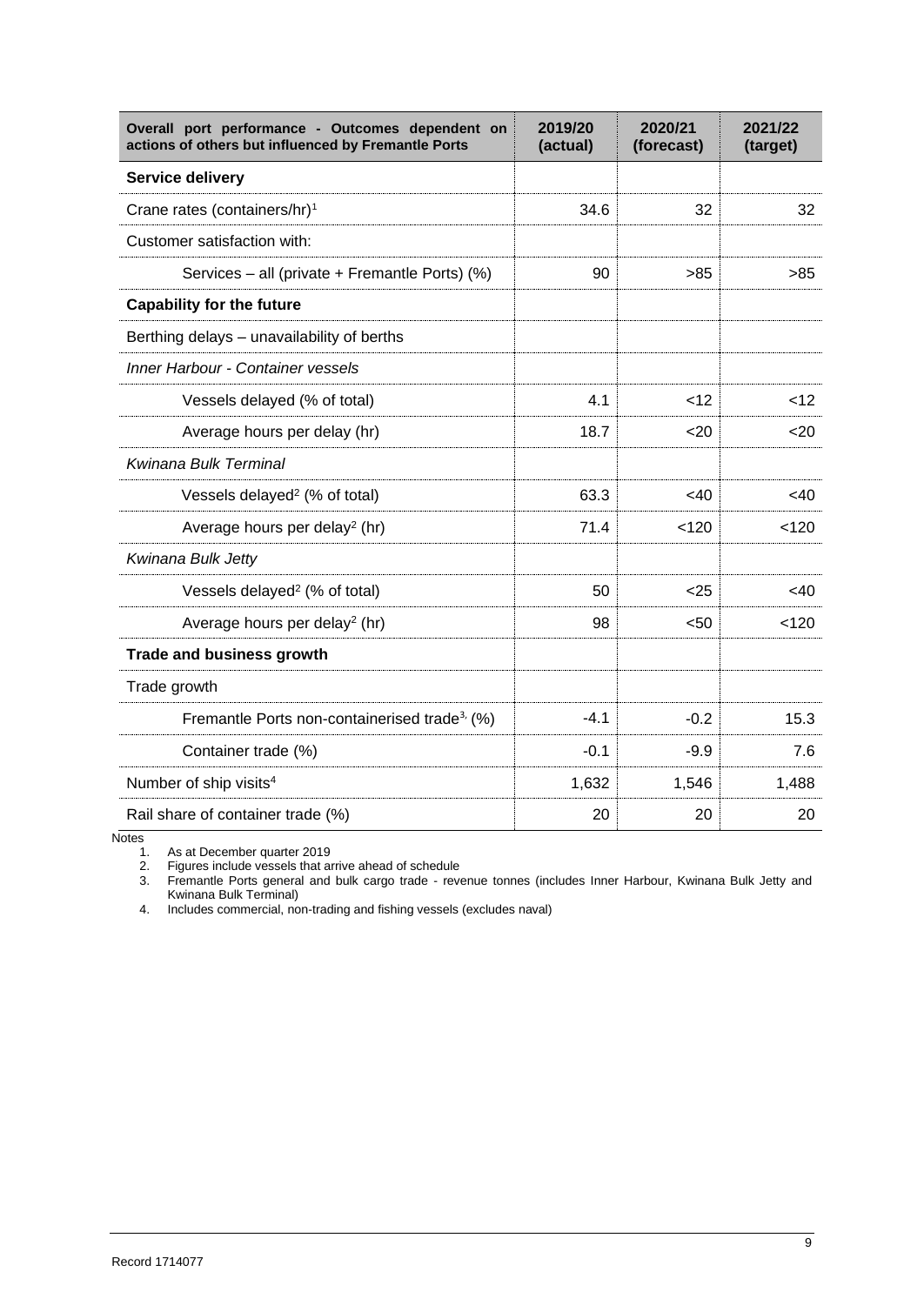## **4 FINANCES**

## **4.1. Operating Budget**

Fremantle Ports' operating budget for 2021/22, prepared in accordance with Australian Accounting Standards (AASs), forecasts a net profit after tax of \$42.3 million. Fremantle Ports will comply with Government requirements relating to capital expenditure limits and associated funding, and endeavour to achieve outcomes consistent with forecasts reflected in approved financial statements.

Small differences in amounts may appear in financial tables throughout this document due to rounding.

#### **Table 3 Operating budgets**

|                                    | 2020/21<br>forecast<br>(SM) | 2021/22<br>target<br>(SM) |
|------------------------------------|-----------------------------|---------------------------|
| Total revenue                      | 226.7                       | 233.1                     |
| Total expenditure                  | 154.3                       | 172.5                     |
| Operating profit before income tax | 72.4                        | 60.6                      |
| Income tax expense                 | 21.8                        | 18.3                      |
| <b>Operating profit after tax</b>  | 50.5                        | 42.3                      |
| Dividend *                         | 34.7                        |                           |

\* The board was not required to declare an interim dividend in 2020/21. As noted at section 4.7 below, State Government have advised that forecast dividend payments for 2021/22 are to be retained and utilised for funding of future infrastructure investments, subject to relevant approvals.

## **4.2. Asset Investment Program**

Fremantle Ports' asset investment program for 2021/22 includes expenditure of \$75.1 million on capital projects. Major planned expenditure includes:

- Kwinana Bulk Terminal material handling infrastructure renewal of import system (stimulus project).
- Kwinana Bulk Terminal infrastructure and equipment replacement and upgrade.
- North Quay land acquisition.
- Technology projects.
- Replace floating plant.
- Fremantle waterfront implementation plan.
- Kwinana Bulk Terminal direct conveyor.
- Kwinana Bulk Jetty export-import infrastructure.
- Victoria Quay H berth fender replacement.

Fremantle Ports expects to finance its asset investment program through a combination of internal funding and additional borrowings. These funding arrangements comply with approved net debt limits.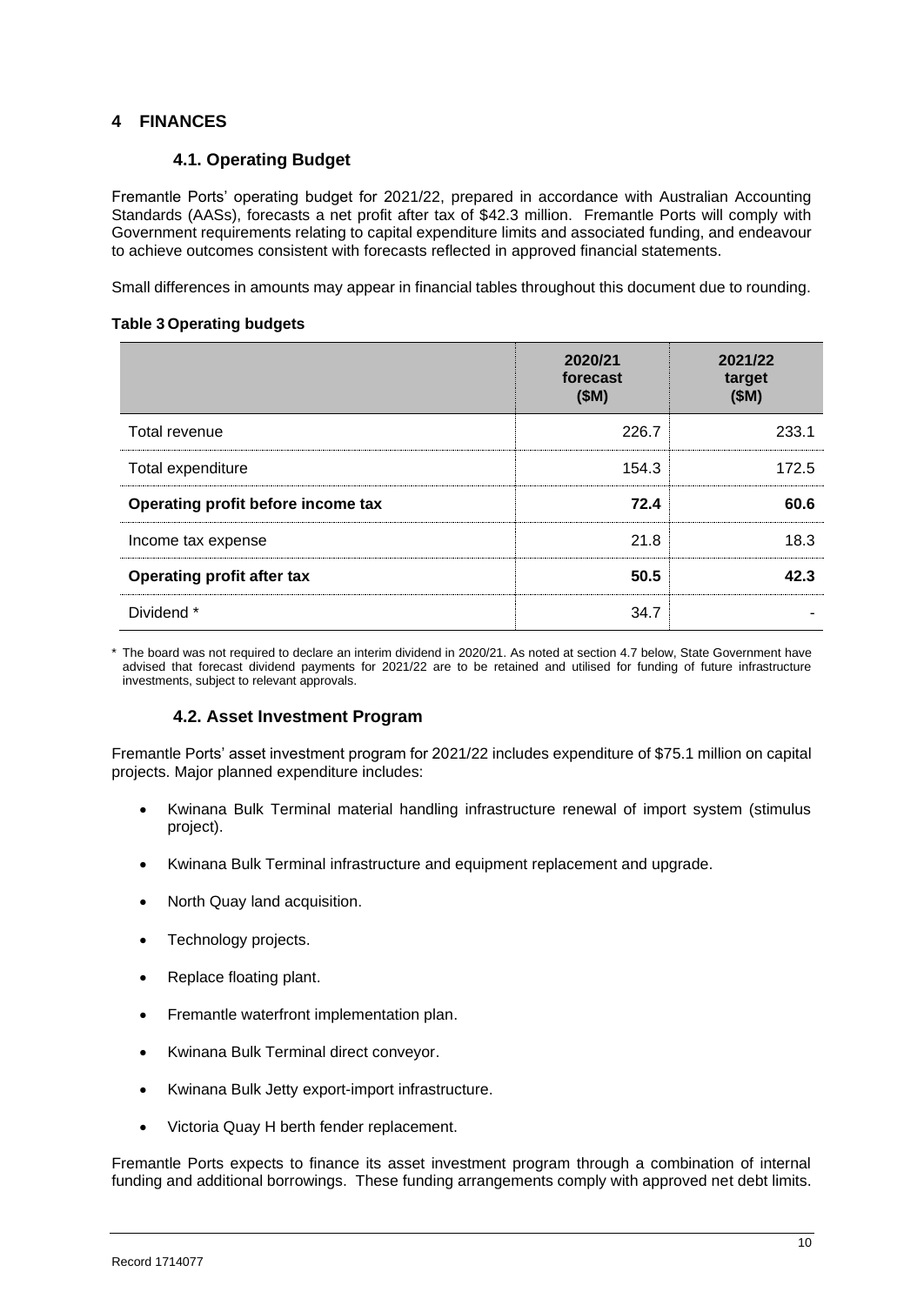### **4.3. Borrowings**

The 2021/22 budget reflects a closing borrowing balance of \$201.6 million. This represents a net increase of \$43.4 million in comparison to the estimated closing balance for 2020/21, contributing to Asset Investment Program funding. Borrowings are managed to ensure sufficient cash resources are maintained for working capital requirements.

## **4.4. Accounting**

Financial forecasts are consistent with the recognition and measurement requirements of AASs (including Australian Accounting Interpretations) adopted by the AAS Board and comply with the financial reporting provisions of the PAA.

Forecasts have been prepared on an accrual accounting basis and in accordance with the historical cost convention. They should be interpreted in conjunction with accounting policies set out in Fremantle Ports' 2020 Annual Report.

#### **4.5. Pricing**

To ensure the long-term financial viability of Fremantle Ports and to achieve an 8.7% rate of return, an average price increase of 1.75% on rates and charges for shipping and cargo has been budgeted from 1 July in 2021.

#### **4.6. Payments to Government**

Fremantle Ports contributes to the State Government through income tax equivalents, local government rate equivalents, emergency services levy, dividends, land tax, payroll tax and stamp duty as forecast in the table below.

#### **Table 4 Forecast contributions to Government**

|                                  | 2020/21<br>forecast<br>(SM) | 2021/22<br>target<br>(\$M) |
|----------------------------------|-----------------------------|----------------------------|
| <b>Dividends</b>                 | 34.7                        |                            |
| Income Tax Equivalent (Expense)  | 21.8                        | 18.3                       |
| Payroll Tax                      | 3.0                         | 3.1                        |
| Land Tax                         | 8.3                         | 7.5                        |
| Local Government Rate Equivalent | 0.6                         | 0.7                        |
| <b>Emergency Services Levy</b>   | 02                          | ሰ 2                        |
| <b>Stamp Duty</b>                |                             |                            |
| Total                            | 68.6                        | 30.8                       |